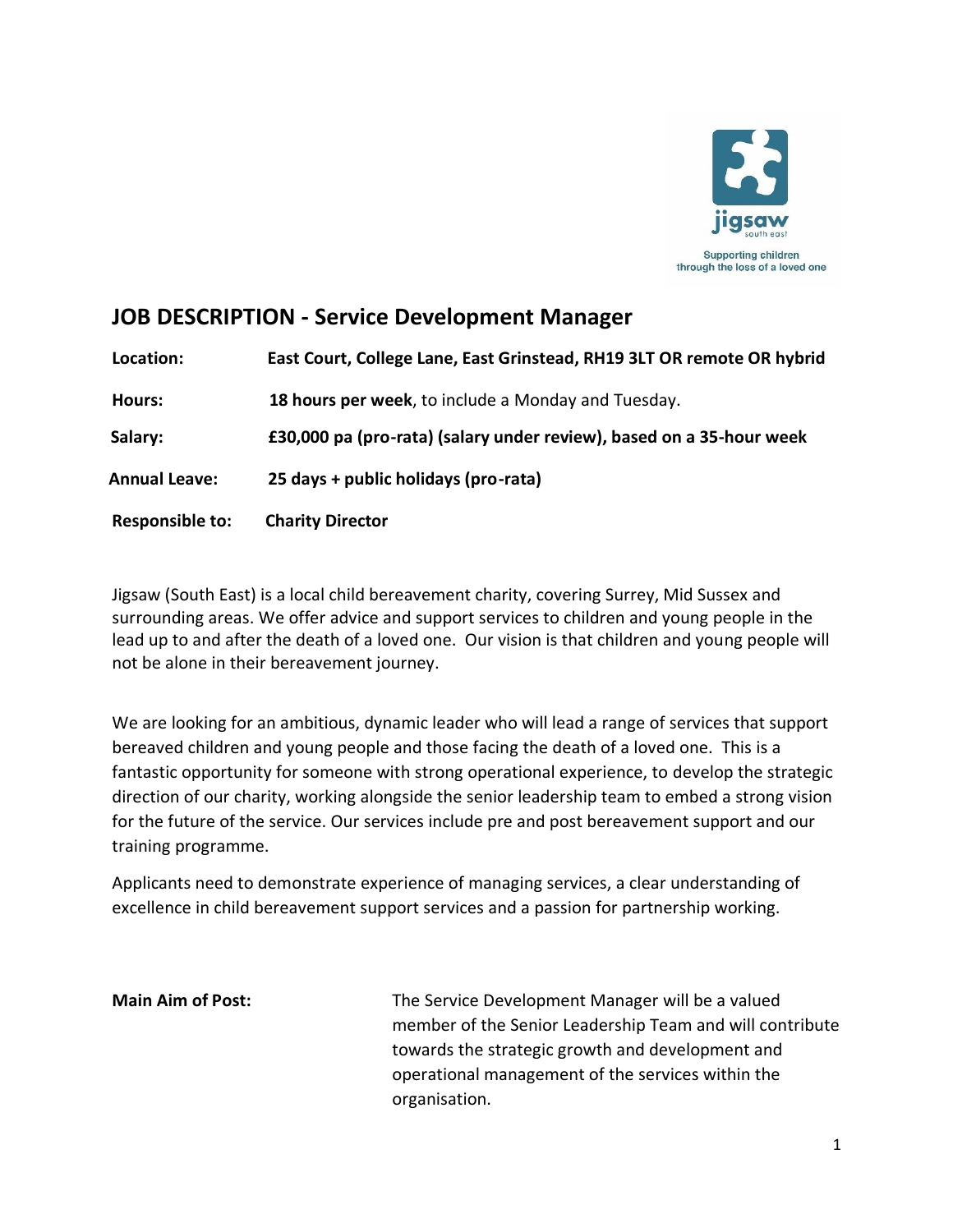To ensure strategic development of services across the charity, exploring new and innovative ways to meet the changing needs of children and young people resulting from the COVID 19 pandemic.

To ensure robust delivery of services across the charity, with specific focus on our pre and post bereavement services and training programme.

To represent the charity externally as the leading child bereavement service in our local area.

To be a key part of the charity's leadership team delivering the vision of the charity and exploring new areas for growth.

#### **Principal Duties & Responsibilities**

To ensure that services delivered to children and young people meet their needs and are delivered in line with all legislation and in line with best practice.

To manage our safeguarding protocols and policies and ensure compliance to protect the children and young people we support.

To ensure evaluation of the service and implementation of learning.

To ensure service user engagement in the development and evaluation of the services

To manage policy, protocol & service development.

To ensure leadership and management of direct reports, including recruitment, appraisal, CPD.

To contribute to the budget setting process, delivering the agreed service within the set budget and grant requirements, whilst making best use of resources.

To manage recruitment and training of Jigsaw support team staff and volunteers, to ensure our team have the skills required to need the needs of children and young people.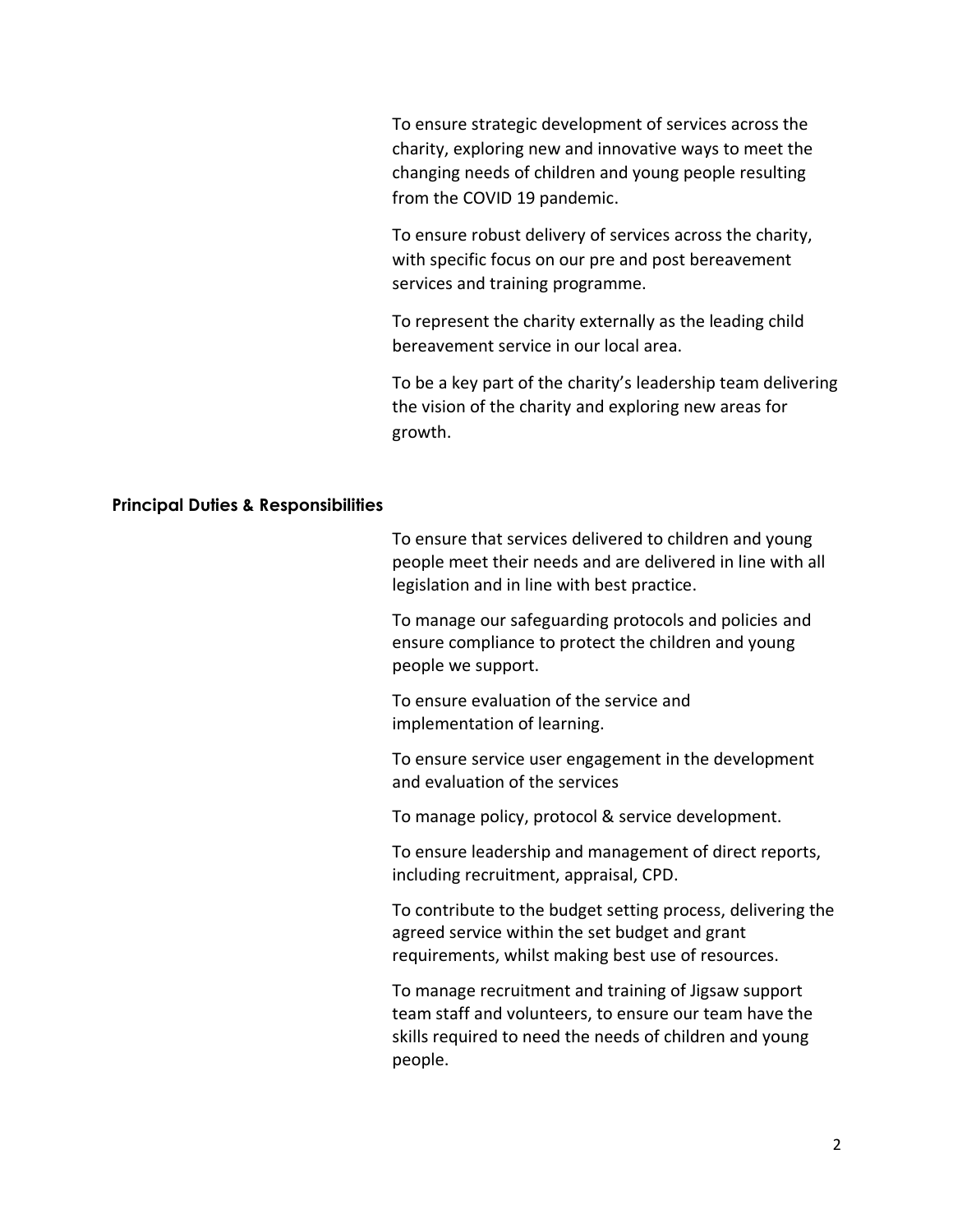To manage placements and research projects with universities.

To manage the content and delivery of the JSE training programme to enhance the support children and young people get from their existing support network.

To ensure reports to Trustees and Commissioners of Services are provided as requested.

To provide timely output and impact information on the service to enable reporting back to the funders as agreed with the Business Development team, including an annual Impact Report.

### **About You**

As Service Development Manager, you will have an advanced qualification and/or training in a relevant discipline i.e. Healthcare/Social Work/Psychology/Counselling or youth community work.

You will have experience of:

- Services design, development and management
- Line-managing staff
- Managing and developing monitoring and reporting systems
- Project management, including experience in managing a project from conception to evaluation

You will have:

- Knowledge and understanding of the impact of bereavement on children and young people
- Knowledge of commissioning and funding within the voluntary sector
- Excellent analytical skills and attention to detail

## **Staff benefits:**

- Pension
- Access to free Employee Assistance programme
- Flexible working
- Flexible annual leave can be taken by the hour
- Family-friendly environment
- Free parking at East Grinstead office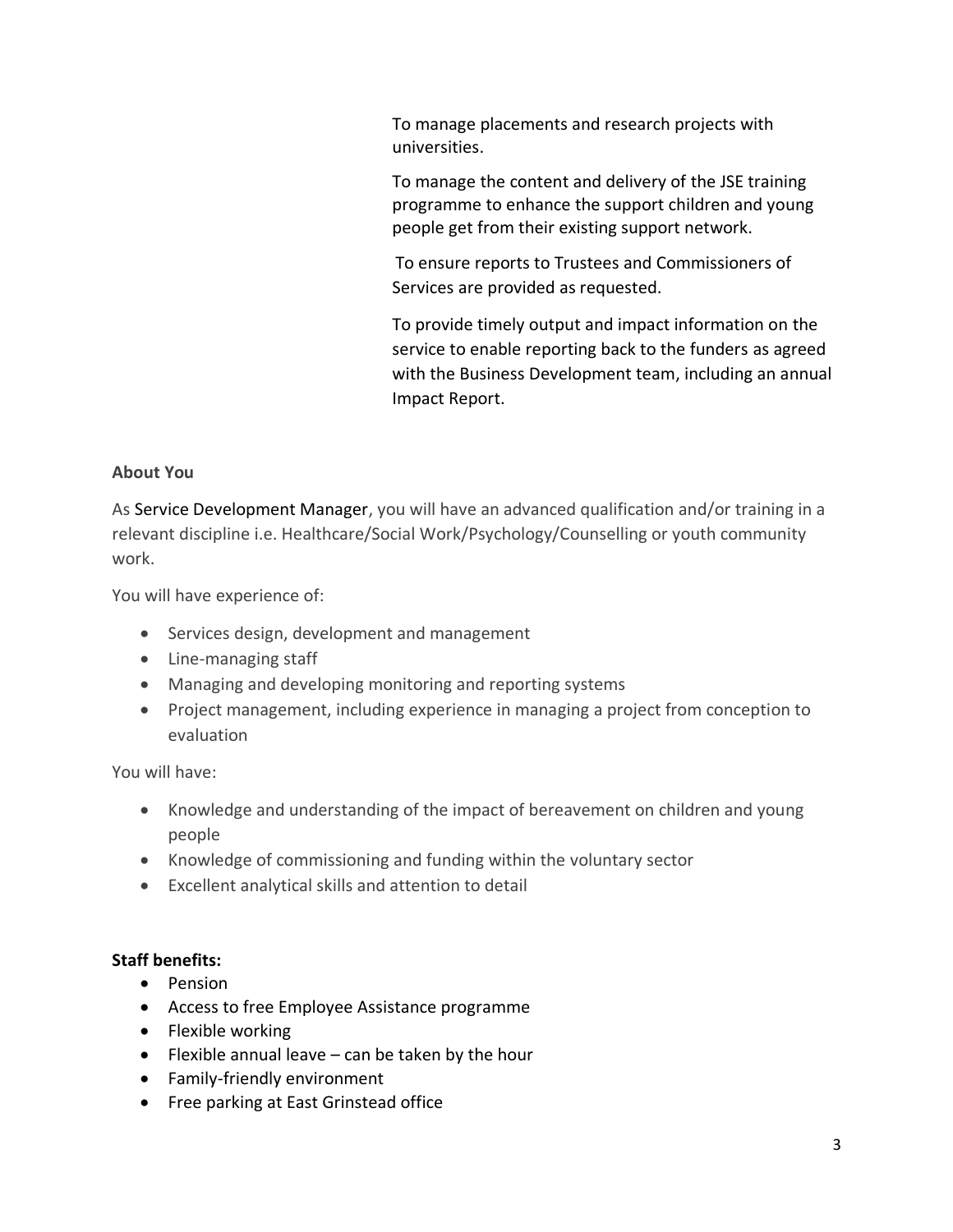*Jigsaw South East is committed to promoting equality and diversity and a culture that actively values difference and recognises that a diverse workforce contributes to our aim of making our services inclusive and accessible to people from all sections of the community.*

*Jigsaw South East works with children and young people and we are committed to their safety and welfare. The successful applicant will be required to complete a satisfactory DBS check and comply with our Safeguarding policy and our Fundraising Code of Practice. The role will also be subject to satisfactory references.* 

**To apply please visit our website [www.jigsawsoutheast.org.uk/vacancies](http://www.jigsawsoutheast.org.uk/vacancies) For further information about the role or an application form, please contact Sarah Dodson, Service Coordinator on 01342 313895 or via email to sarahdodson@jigsawsoutheast.org.uk**

**Closing date: 8th July 2022 Interviews will be on 18th July 2022**

#### **PERSON SPECIFICATION - Service Development Manager**

#### **Education**

**Degree level or equivalent in health care/social work/psychology/counselling or similar**

#### **Essential**

Experience of services design, development and management with a demonstrable ability to transfer those skills to this role.

Experience of writing impactful reports.

Experience of developing and managing reporting systems.

A passion for charity work or supporting disadvantaged children and young people.

Experience of current child protection legislation and safeguarding procedures.

Excellent communication skills, particularly written.

Well organised with a meticulous attention to detail.

High level of self-motivation and ability to work independently.

Ability to organise own workload to deadlines.

IT skills – confident in the use of excel and word, ideally confident with Microsoft Teams. Ability to demonstrate initiative and work well under pressure.

Sensitivity to the work of the charity and the impact of bereavement on families.

Be able to manage and maintain confidential/sensitive information with professionalism, adhering to privacy and security policies.